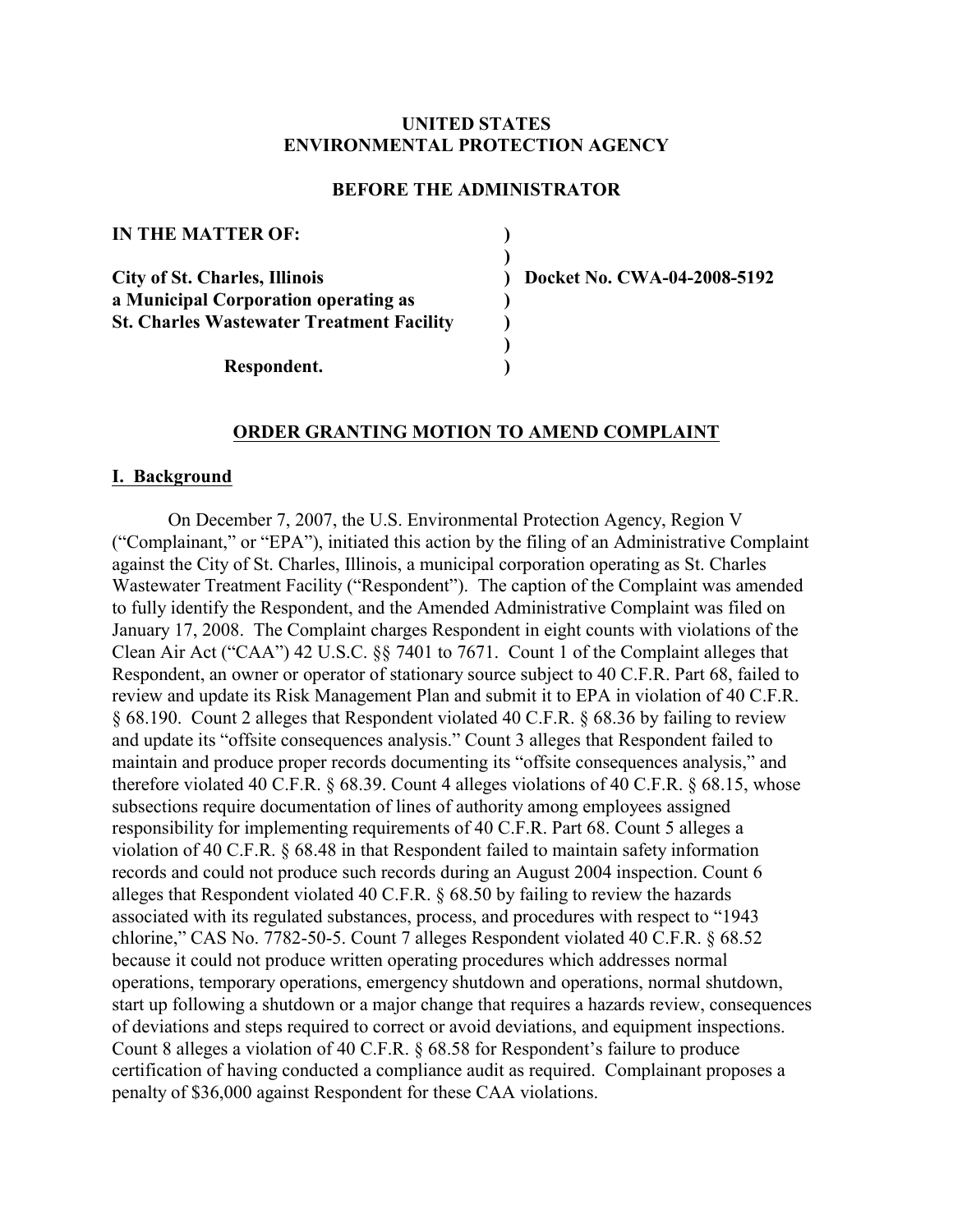Respondent filed an Answer to the Complaint, denying the alleged violations and requesting a hearing.

On March 14, 2008, Complainant submitted a Motion to Amend Complaint ("Motion") to add another count of violation, Count 9, based upon information in Respondent's Answer, and to include a proposed penalty of \$10,000 for Count 9.

To date, no response has been received from Respondent.

### **II. The Applicable Standard**

Section 22.14(c) of the Rules of Practice, 40 C.F.R. § 22.14(c), provides that once an Answer has been filed, the Complainant may amend the complaint only upon motion granted by the presiding judge. The Rules of Practice, however, provide no standard for determining when leave to amend should be granted. Rule 15(a) of the Federal Rules of Civil Procedure provides that "leave [to amend a complaint] shall be freely given when justice so requires." The Supreme Court has interpreted Rule 15(a) to mean that leave to amend pleadings should be given freely in the absence of any apparent or declared reason, such as undue delay, bad faith, or dilatory motive on the movant's part, repeated failure to cure deficiencies by previous amendment, undue prejudice, or futility of amendment. *Foman v. Davis,* 371 U.S. 178, 182 (1962).

The most significant of the *Foman* factors is whether the amendment would unduly prejudice the opposing party. *Carroll Oil Company*, 10 E.A.D. 635, 650, 2002 EPA App. LEXIS 14 (EAB 2002). Undue prejudice has been discussed as follows:

[N]early every amendment results in some prejudice to the non-moving party. New discovery and some delay inevitably follow when a party significantly supplements its pleadings. The test in each case, then, must be whether *undue*  prejudice would result. The district court, in exercising its discretion, must balance the general policy behind [FRCP] Rule 15 that controversies should be decided on the merits--against the prejudice that would result from permitting a particular amendment. Only where the prejudice outweighs the moving party's right to have the case decided on the merits should the amendments be prohibited. *\* \* \** 

In balancing these interests, the court will consider the position of both parties and the effect the request might have on them. Thus, the court will inquire into the hardship to the moving party if leave to amend is denied, the reasons for the moving party failing to include the material to be added in the original pleading, and the injustice resulting to the party opposing the motion should it be granted.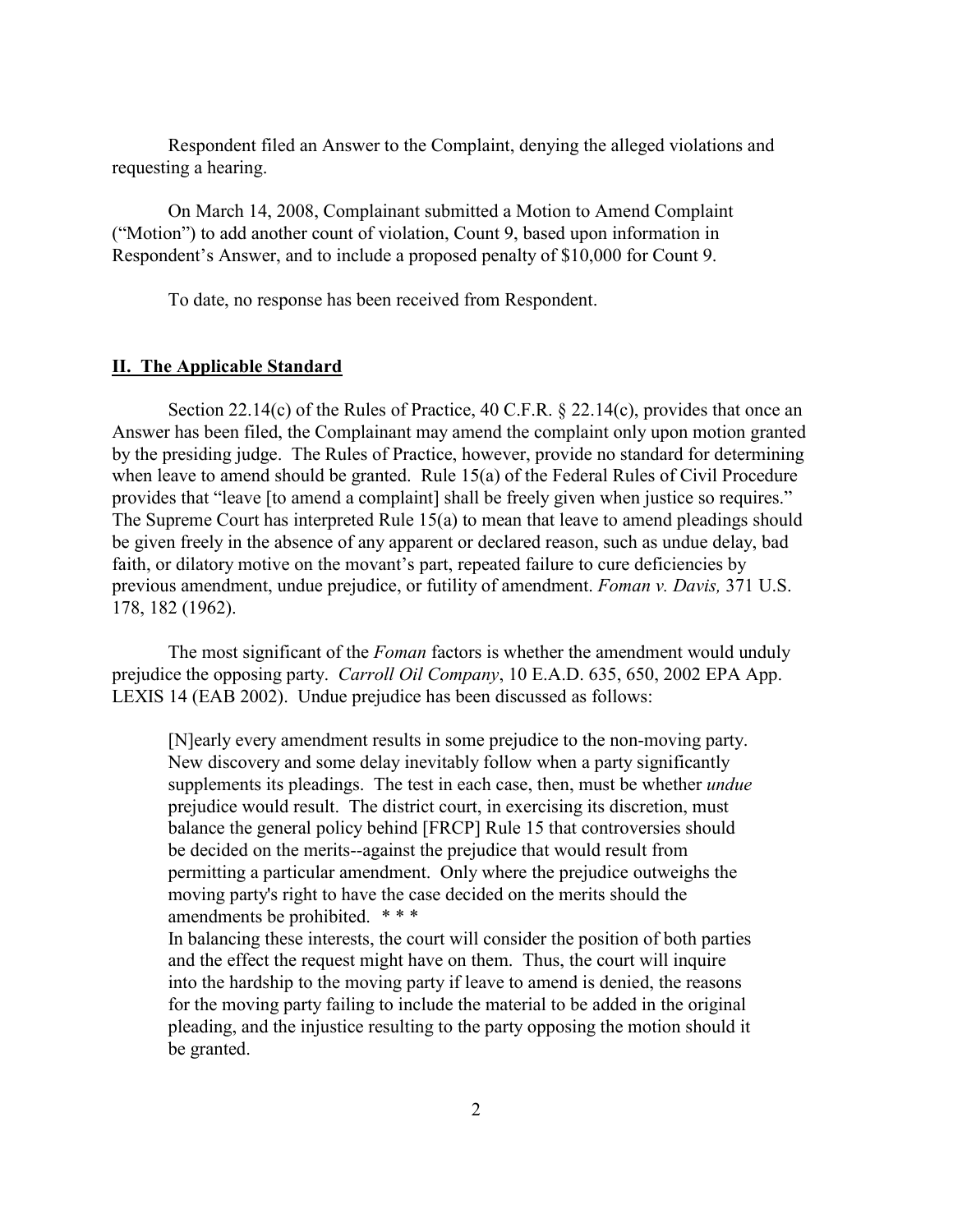*McCann v. Frank B. Hall & Co.,* 109 F.R.D. 363, 365, 1986 U.S. Dist LEXIS 29844 (N.D. Ill. Jan. 30, 1986)(citing, *inter alia*, *Alberto-Culver Co. v. Gillette Co.,* 408 F. Supp. 1160, 1161 (N.D. Ill. 1976) and 6 Wright, Miller & Cooper, Federal Practice & Procedure § 1487 at p. 429 ( $2<sup>nd</sup>$  ed. 1990).

Injustice resulting to the opposing party which weighs against granting a motion to amend may result from need for additional discovery, delayed litigation, or presentation of new legal theories shortly before trial, with attendant legal costs and burdens to the opposing party. *Carroll Oil,* 2002 EPA App. LEXIS 14 \* 42; *Block v. First Blood Associates*, 988 F.2d 344, 350 ( $2<sup>nd</sup>$  Cir. 1992). "The need for additional discovery does not conclusively establish prejudice." *Nesselrotte v. Allegheny Energy, Inc.,* Civ. No. 06-01390 2007 U.S. Dist. LEXIS 79147 \*14-15 (W.D. Pa., Oct. 25, 2007) (no prejudice where trial date was not set, case was less than a year old, and additional discovery could be worked into case schedule). Prejudice may be undue where granting the motion to amend would require opponent to expend significant additional resources to conduct discovery and prepare for trial or significantly delay resolution of the dispute. *Stephenson v. Dow Chemical Co.,* 220 F.R.D. 22, 25 (E.D. NY 2004), citing *Block v. First Blood Associates*, 988 F.2d at 350. Prejudice that is sufficient to deny a motion to amend a pleading must be such that the non-moving party was "unfairly disadvantaged or deprived of the opportunity to present facts or evidence which it would have offered had the . . . amendments been timely." *Bechtel v. Robinson*, 886 F.2d 644, 652 (3rd Cir. 1989)(quoting *Heyl & Patterson Int'l v. F.D. Rich Housing*, 663 F.2d 419, 426 ( $3<sup>rd</sup>$  Cir. 1981). In addition, "the court should consider judicial economy and whether the amendments would lead to expeditious disposition of the merits of the litigation." *Chitimacha Tribe of Louisiana v. Harry L. Laws Co.*, 690 F.2d 1157, 1163 (5<sup>th</sup> Cir. 1982).

### **III. Discussion**

Complainant's proposed Count 9 alleges that Respondent violated 40 C.F.R. § 68.190(c), which provides that if a stationary source is no longer subject to 40 C.F.R. Part 68, the owner operator shall submit a de-registration to EPA within six months indicating that the stationary source is no longer covered under Part 68. Respondent admitted in its Answer (¶ 30) that prior to August 2004, it made submissions to the Illinois Environmental Protection Agency which included a facility plan, construction loan application, and construction permit application for the installation of an ultraviolet disinfection system to replace a day-to-day chlorine disinfection system. While Respondent states that it is without knowledge as to whether this information was received by EPA, Respondent admits to replacing the chlorine disinfection system and asserts that the facility is below the threshold requirements of Section 112(r) of the CAA. Answer pp. 10, 22.

The Rules of Practice provide that a "party's response to any written motion must be filed within 15 days after service of such motion." 40 C.F.R. § 22.16(b). The Motion was